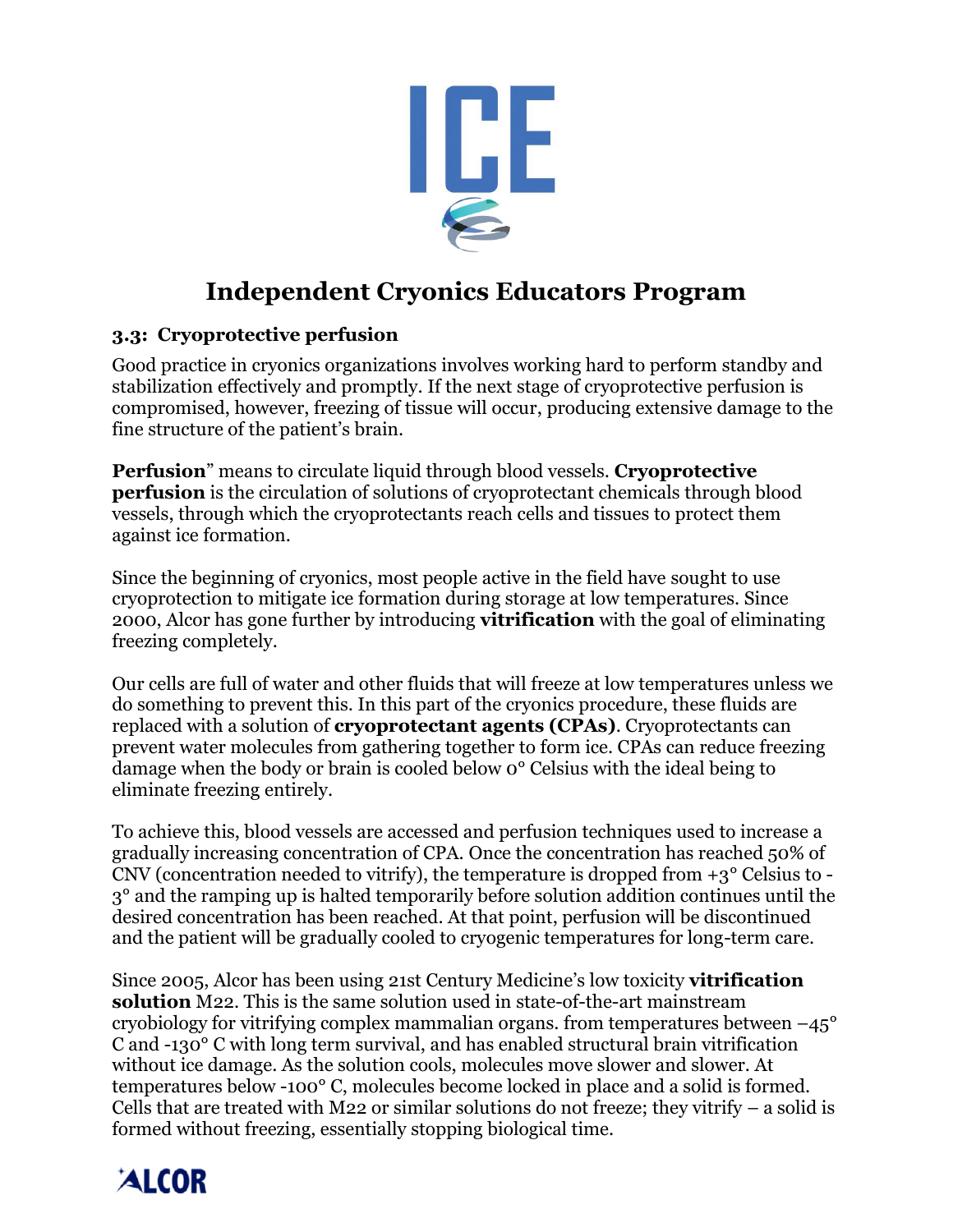Alcor uses a custom-built whole body **patient enclosure** that allows for surgical procedures, cryoprotection procedures, monitoring, and cooling. (A similar enclosure is used for neuropatients.) The patient is surrounded by ice packs during surgery and perfusion. The current enclosure enables the temperature to be dropped rapidly to – 110° C. Another option is to use a separate cooling box. In the latter case, the inner metal lining of the surgical table can be detached and moved to the cooling box.



Perfusion equipment

Cryoprotective perfusion is not all-ornothing; in some cases, perfusion will go poorly and there will be increasing edema (swelling). Surgical adjustments will be made to try to overcome this problem but if these are not successful, perfusion may be terminated. This means that sometimes it may only be possible to reach lower target concentrations, causing some ice to form, with the amount of ice depending on how the final cryoprotectant concentration that was reached. This is very common for cases in which legal death occurs outside Scottsdale, Arizona, where Alcor is located.

### **References**

https://www.alcor.org/docs/cryopreservation-procedures-section-18 cryoprotection.pdf

"How Cryoprotectants Work" in *Cryonics* magazine, 3rd Quarter 2007.

### **Next: 3.4: Field cryoprotection**

# **ICE Program**